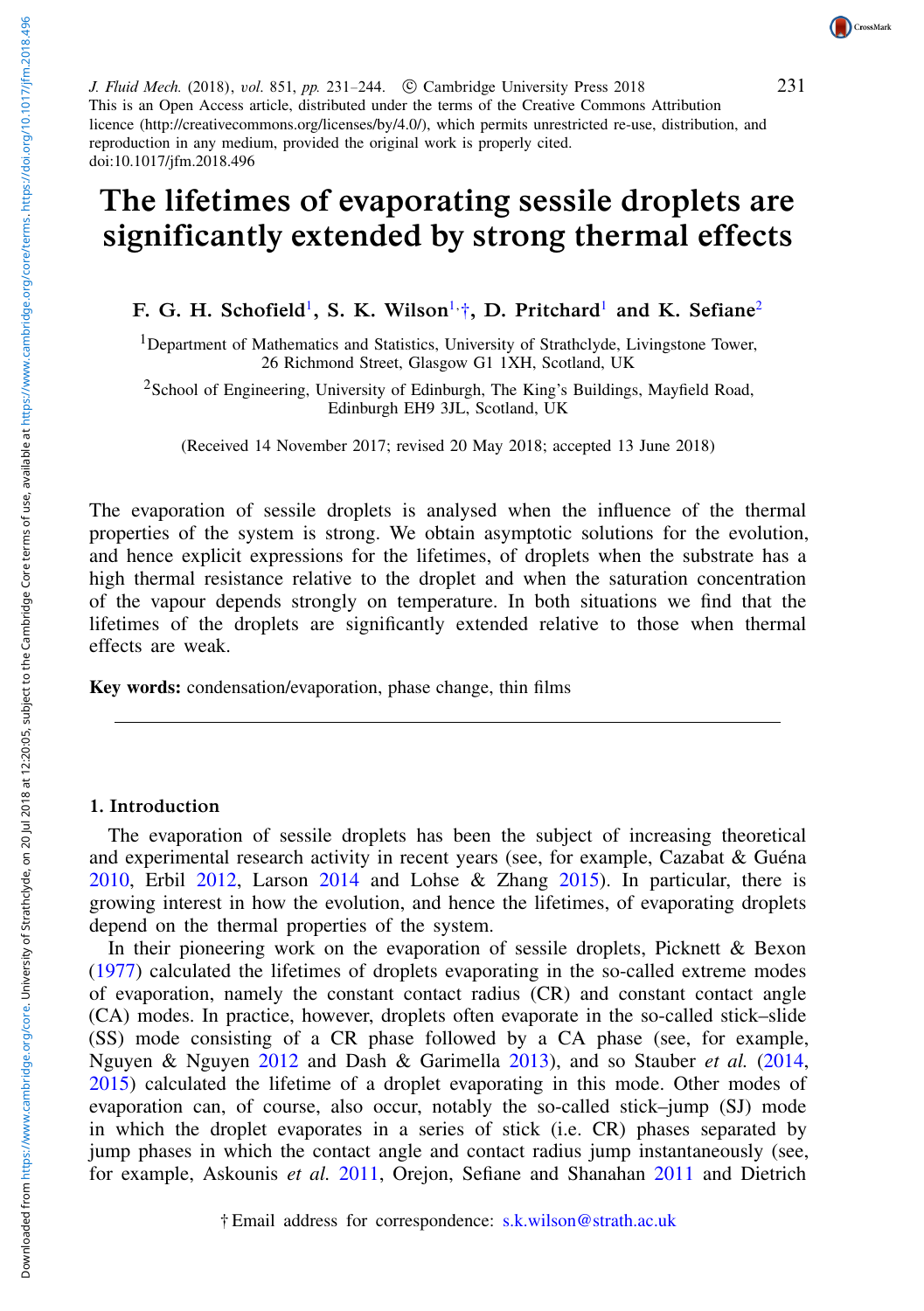<span id="page-1-0"></span>

FIGURE 1. The geometry of a evaporating thin sessile droplet on a thin substrate.

*et al.* [2015\)](#page-12-5), and so Stauber [\(2015\)](#page-13-6) performed the corresponding analysis of a droplet evaporating in this mode. However, all of these works use the basic diffusion-limited model for droplet evaporation (see, for example, Popov [2005\)](#page-13-7) which does not account for the variation of the saturation concentration of the vapour with temperature. As a result, none of these works accounts for the influence of the thermal properties of the system on the evaporation of the droplets, which can be significant (see, for example, Dunn *et al.* [2008,](#page-12-6) [2009](#page-12-7)*a*,*[b](#page-12-8)*, Sefiane & Bennacer [2011,](#page-13-8) Sobac & Brutin [2012,](#page-13-9) Ait Saada, Chikh and Tadrist [2013,](#page-12-9) Lopes *et al.* [2013](#page-13-10) and Diddens *et al.* [2017\)](#page-12-10). The aim of the present work is to gain further insight into this issue by using an extended model to obtain asymptotic solutions for the evolution, and hence explicit expressions for the lifetimes, of droplets when the influence of the thermal properties of the system is strong.

### <span id="page-1-1"></span>2. Problem formulation

Consider the quasi-steady evaporation of a small thin axisymmetric sessile droplet with radius  $R = R(t)$ , contact angle  $\theta = \theta(t)$  and volume  $V = V(t)$  of a fluid with constant surface tension  $\sigma$ , density  $\rho$  and thermal conductivity k on a thin substrate with constant thickness  $h^s$  and thermal conductivity  $k^s$  in a quiescent atmosphere with thermal conductivity  $k^a$ . Using cylindrical polar coordinates  $(r, z)$  with their origin on the substrate at the centre of the droplet, the free surface of the droplet is denoted by  $z = h(r, t)$ , the concentration of vapour in the atmosphere is denoted by  $c = c(r, z, t)$ and the temperatures of the atmosphere, the droplet and the substrate are denoted by  $T^a = T^a(r, z, t)$ ,  $T = T(r, z, t)$  and  $T^s = T^s(r, z, t)$ , respectively. The geometry of the problem is shown in figure [1.](#page-1-0)

The transport of vapour in the atmosphere is due solely to diffusion, and so *c* satisfies Laplace's equation in the appropriate domain. At the free surface of the droplet the atmosphere is saturated with vapour, and so *c* takes its saturation value, denoted by  $c_{sat} = c_{sat}(T)$ , which we assume to be a linearly increasing function of T given by  $c_{sat}(T) = c_{sat}(T_{\infty}) + c'_{sat}(T_{\infty})(T - T_{\infty})$ . (Note that Sefiane *et al.* [\(2009\)](#page-13-11) and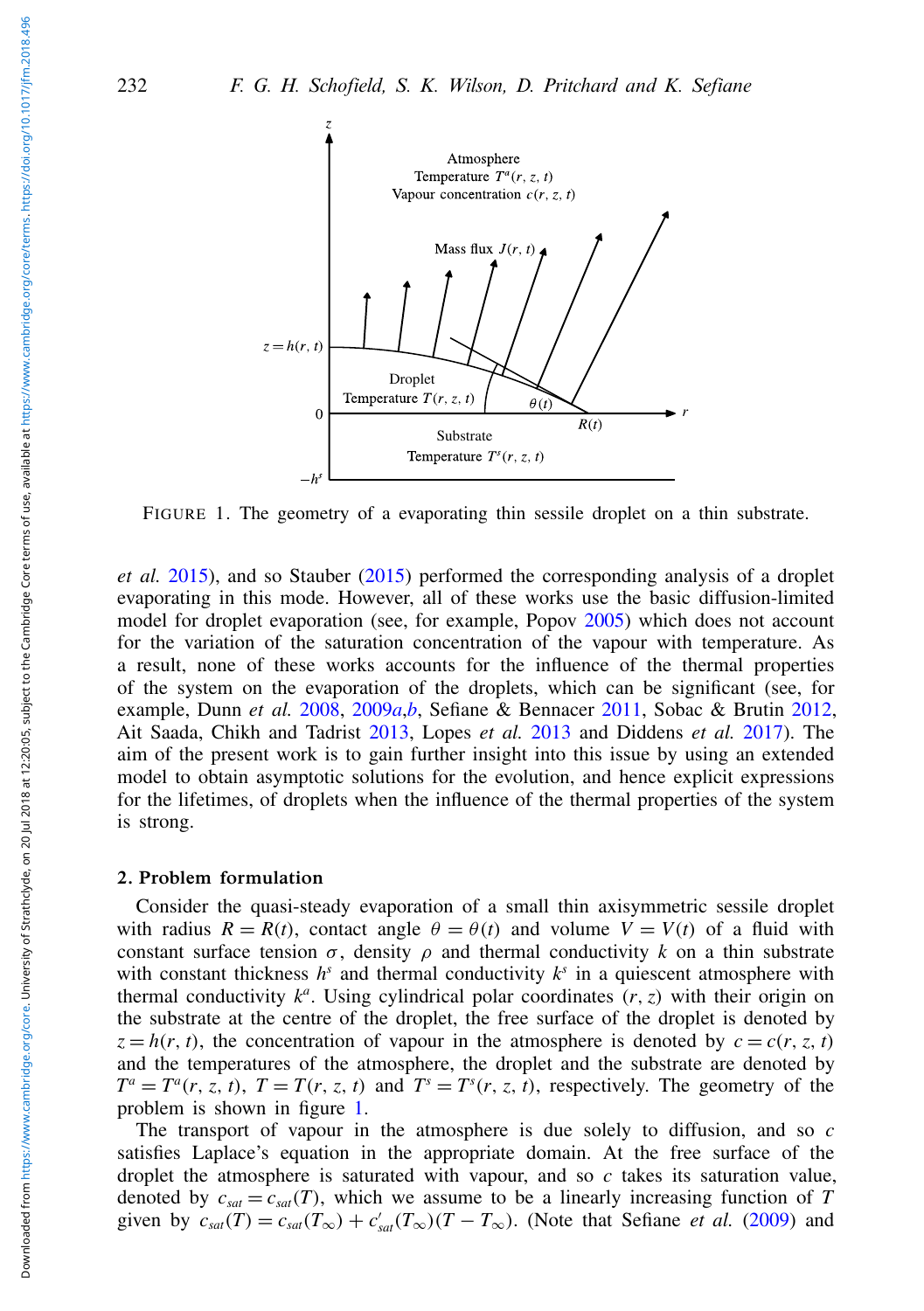Ait Saada *et al.* [\(2013\)](#page-12-9) considered a nonlinear dependence of  $c_{sat}$  on *T*.) There is no mass flux through the unwetted part of the substrate, and far from the droplet *c* approaches its ambient value  $Hc_{sat}(T_{\infty})$ , where  $H$  ( $0 \le H \le 1$ ) denotes the relative saturation of the ambient atmosphere. The local evaporative mass flux from the droplet, denoted by  $J = J(r, t)$ , is given by  $J = -D\nabla c \cdot \mathbf{n}$ , where *D* is the coefficient of diffusion of vapour in the atmosphere and  $\bf{n}$  is the unit outward normal to the free surface of the droplet. The total evaporation rate,  $-\rho dV/dt$ , is obtained by integrating *J* over the free surface of the droplet.

Transport of heat in the atmosphere, the droplet and the substrate is due solely to thermal conduction, and so  $T^a$ , T and  $T^s$  also satisfy Laplace's equation in the appropriate domains. At the free surface of the droplet *J* satisfies the local energy balance

$$
\mathcal{L}J = \mathbf{n} \cdot (k^a \nabla T^a - k \nabla T), \tag{2.1}
$$

where  $\mathcal L$  is the latent heat of vaporisation, while on both the wetted and unwetted parts of the substrate both the temperature and the heat flux are continuous, and far from the droplet  $T^a$  approaches its ambient value  $T_{\infty}$ . Note that if we were simply to set  $T^a \equiv T_{\infty}$  (which does not, in general, satisfy the conditions of continuity of heat flux on the unwetted part of the substrate or of continuity of temperature on the free surface of the droplet) we would recover the extended model proposed by Dunn *et al.* [\(2009](#page-12-7)*a*). However, as described below, in the present work we exploit the fact that in practice the atmosphere is typically a relatively poor thermal conductor to obtain a more physically realistic extended model.

In order to make analytical progress we follow Dunn *et al.* [\(2008,](#page-12-6) [2009](#page-12-8)*b*) and assume that both the droplet and the substrate are thin (i.e. that  $\theta(0) \ll 1$  and  $h^{s}/R(0) \ll 1$ ), but make no assumption about their relative thicknesses (i.e. we make no *a priori* assumption about the size of  $h^s/(\theta(0)R(0))$ . Hence at leading order in the appropriate thin-film limit, the free surface of the droplet is given by  $h = \theta(R^2 - r^2)/(2R)$  and the volume of the droplet is given by  $V = \pi \theta R^3/4$ .

We non-dimensionalise and scale *r* with  $R(0)$ , *z* in the droplet with  $\theta(0)R(0)$ , *z* in the substrate with  $h^s$ , *z* in the atmosphere with  $R(0)$ , *h* with  $\theta(0)R(0)$ , *V* with  $\theta$ (0)*R*(0)<sup>3</sup>,  $\theta$  with  $\theta$ (0),  $T^a$ , *T* and  $T^s$  with  $T_{\infty}$ ,  $c - Hc_{sat}(T_{\infty})$  with  $(1 - H)c_{sat}(T_{\infty})$ , *J* with  $D(1-H)c_{sat}(T_{\infty})/R(0)$  and *t* with the characteristic time scale for the evaporation of a thin droplet according to the basic model, namely

<span id="page-2-3"></span>
$$
\frac{\rho\theta(0)R(0)^2}{D(1-H)c_{sat}(T_\infty)}.\tag{2.2}
$$

In practice, the atmosphere is typically a relatively poor thermal conductor, and provided that

<span id="page-2-0"></span>
$$
k^a \ll \frac{k}{\theta(0)}
$$
 and  $k^a \ll \frac{R(0)k^s}{h^s}$  (2.3*a*,*b*)

the problem for  $T^a$  decouples from that for  $T$ ,  $T^s$  and  $c$ . Note that, since both the droplet and the substrate are thin, these conditions hold when  $k$  and  $k^s$  are comparable with  $k^a$ . When [\(2.3\)](#page-2-0) holds it is straightforward to show that *T* and  $T^s$  are given by

<span id="page-2-1"></span>
$$
T = 1 - EJ(z + S) \quad \text{for } 0 < z < h, r < R,\tag{2.4}
$$

<span id="page-2-2"></span>
$$
Ts = 1 - EJS(z + 1) \quad \text{for } -1 < z < 0, r < R,\tag{2.5}
$$

$$
T^s = 1 \quad \text{for } -1 < z < 0, \, r > R,\tag{2.6}
$$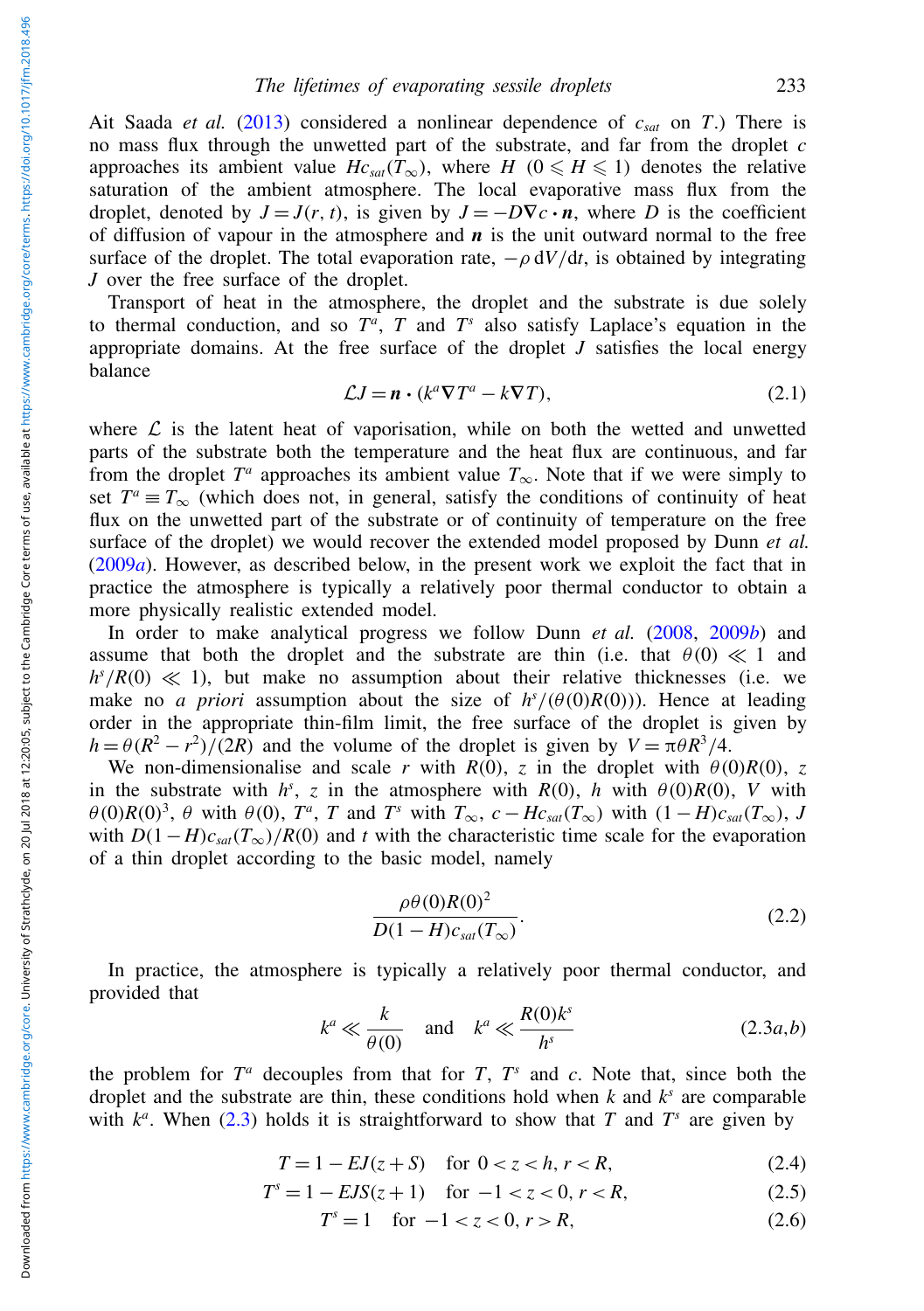234 F. G. H. Schofield, S. K. Wilson, D. Pritchard and K. Sefiane

that *c* satisfies

<span id="page-3-0"></span>
$$
\nabla^2 c = 0 \quad \text{in } z > 0 \tag{2.7}
$$

subject to

$$
c = 1 + \Delta C (h + S) \frac{\partial c}{\partial z} \quad \text{on } z = 0 \text{ for } r < R,\tag{2.8}
$$

$$
\frac{\partial c}{\partial z} = 0 \quad \text{on } z = 0 \text{ for } r > R,
$$
\n(2.9)

and

<span id="page-3-1"></span>
$$
c \to 0
$$
 as  $(r^2 + z^2)^{1/2} \to \infty$ , (2.10)

and that  $T^a$  satisfies

<span id="page-3-4"></span>
$$
\nabla^2 T^a = 0 \quad \text{in } z > 0 \tag{2.11}
$$

subject to

$$
T^a = 1 - EJ(h+S) \quad \text{on } z = 0 \text{ for } r < R,\tag{2.12}
$$

<span id="page-3-5"></span> $T^a = 1$  on  $z = 0$  for  $r > R$ , (2.13)

and

$$
T^a \to 1 \quad \text{as } (r^2 + z^2)^{1/2} \to \infty. \tag{2.14}
$$

The total evaporation rate is then given by

<span id="page-3-2"></span>
$$
-\frac{dV}{dt} = -\frac{\pi}{4} \frac{d}{dt} (\theta R^3) = 2\pi \int_0^R J(r, t) r \, dr,
$$
\n(2.15)

where

<span id="page-3-3"></span> $J(r, t) = -\frac{\partial c}{\partial t}$ ∂*z*  $\Big|$ <sub>z=0</sub>  $(2.16)$ 

and

$$
\Delta C = \frac{\theta(0)\mathcal{L}Dc'_{sat}(T_{\infty})}{k}, \quad S = \frac{kh^s}{\theta(0)R(0)k^s} \quad \text{and} \quad E = \frac{\theta(0)\mathcal{L}D(1-H)c_{sat}(T_{\infty})}{kT_{\infty}} \tag{2.17a-c}
$$

are non-dimensional measures of the variation of the saturation concentration of the vapour with temperature, the relative thermal resistance of the droplet and the substrate and the evaporative cooling, respectively. Whereas  $(2.7)$ – $(2.10)$  show that the solution for  $c$ , and hence the evolution of the droplet given by  $(2.15)$  and  $(2.16)$ , depends on  $\Delta C$  and *S* but not *E*, [\(2.4\)](#page-2-1)–[\(2.6\)](#page-2-2) and [\(2.11\)](#page-3-4)–[\(2.14\)](#page-3-5) show that the evaporative cooling of the atmosphere, the droplet and the substrate also depends on *E*.

Note that although, as we have already mentioned, the present extended model differs from that proposed by Dunn *et al.* [\(2009](#page-12-7)*a*), in the present limit of a thin droplet on a thin substrate the problem for *T*,  $T^s$  and  $c$  given by  $(2.4)$ – $(2.10)$ , but not, of course, that for  $T^a$  given by  $(2.11)$ – $(2.14)$ , coincides exactly with that analysed by Dunn *et al.* [\(2008,](#page-12-6) [2009](#page-12-8)*b*). However, these latter authors considered only the initial evolution of a pinned droplet (i.e. evolution of a droplet evaporating in the CR mode for  $t = O(1)$ ) and did not analyse either the entire evolution of the droplet or consider other modes of evaporation, both of which we do in the present work.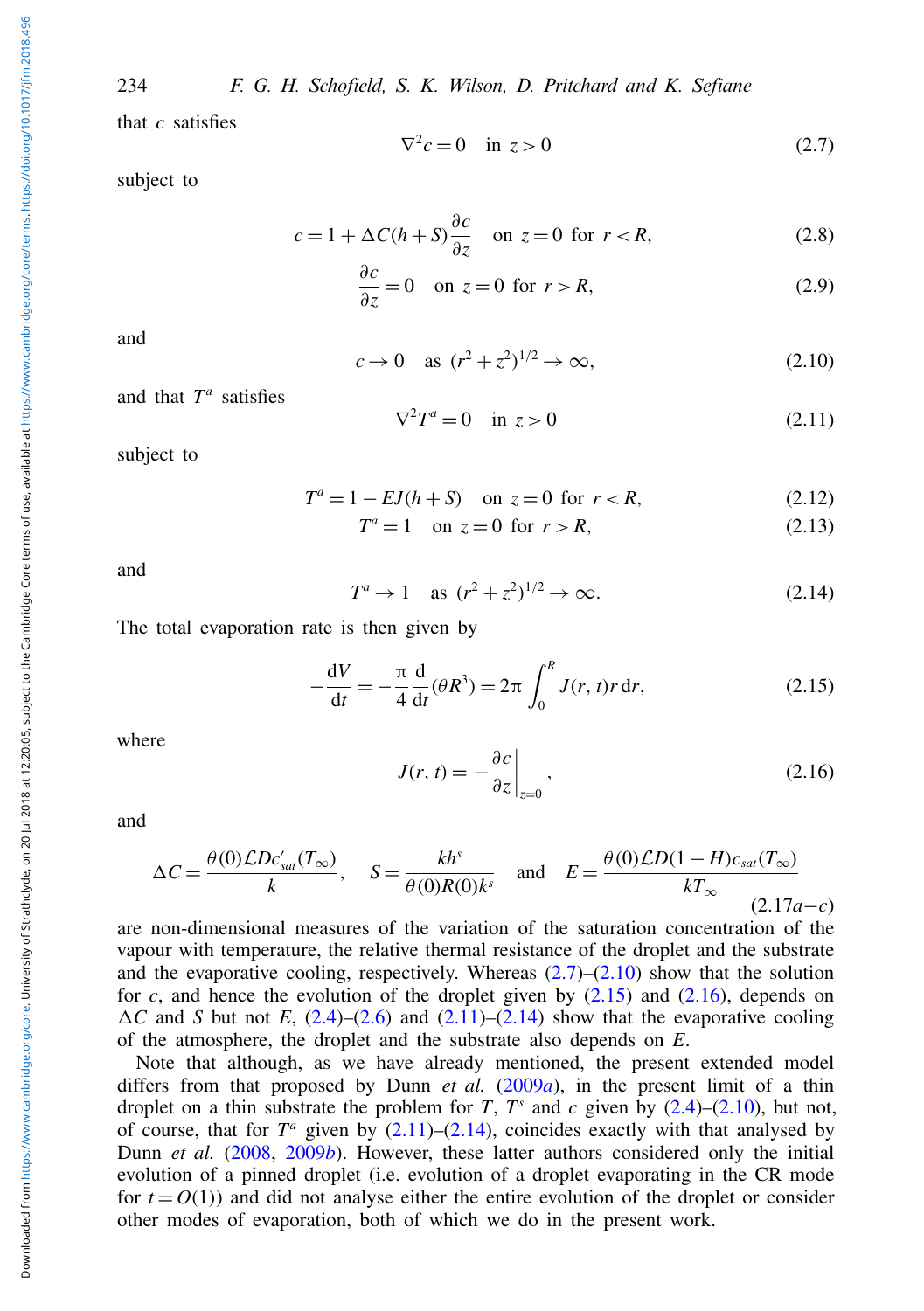In the special case  $\Delta C = 0$  in which  $c_{\text{sat}}$  is independent of *T* the concentration of vapour at the free surface of the droplet is constant and we recover the basic model in which the solution for *c*, and hence the evolution of the droplet, is also independent of *S*, i.e. is entirely independent of the thermal properties of the system. Explicit expressions for the lifetimes of thin droplets in this special case (albeit using a different non-dimensionalisation of time) were obtained by Stauber *et al.* [\(2014\)](#page-13-3) for the CR, CA and SS modes, and by Stauber [\(2015\)](#page-13-6) for the SJ mode. For brevity, these expressions are not reproduced here, but the key observation is that when  $\Delta C = 0$  the lifetimes of thin droplets are, as anticipated, of the order of the basic time scale [\(2.2\)](#page-2-3). This time scale is also applicable when thermal effects are weak, but not, as we shall show in the present work, when they are strong.

#### <span id="page-4-3"></span>3. When the substrate has a high thermal resistance

Consider the evolution of an evaporating droplet using the extended model described in  $§$  [2](#page-1-1) when the substrate has a high thermal resistance relative to the droplet (i.e. when the substrate is highly insulating and/or thick relative to the droplet), corresponding to the asymptotic limit  $S \to \infty$  with  $\Delta C \neq 0$ .

Inspection of  $(2.7)$ – $(2.15)$  suggests that in the limit *S* → ∞ the complete evolution of a droplet will occur over the long time scale  $t = O(S) \gg 1$ . In order to obtain a uniformly valid leading-order asymptotic solution able to capture the complete evolution of the droplet we therefore rescale *c* and *J* with  $1/\overline{S}$  and *t* with  $\overline{S}$  by writing  $c = \tilde{c}/S$ ,  $J = \tilde{J}/S$  and  $t = S\tilde{t}$ , and seek an asymptotic expansion for  $\tilde{c}$  in the form  $\tilde{c}(r, z, \tilde{t}) = \tilde{c}_0(r, z, \tilde{t}) + O(1/S)$  with corresponding asymptotic expansions for the other dependent variables.

At leading order in the limit  $S \to \infty$  we obtain  $\tilde{J}_0 = 1/\Delta C$  (i.e. at leading order the mass flux from the free surface of the droplet is uniform and constant),  $T_0 = 1 - E/\Delta C$ (i.e. at leading order the droplet is uniformly cooled by a constant amount  $E/\Delta C$ ) and  $T_0^s = 1 - E(z+1)/\Delta C$  and hence [\(2.15\)](#page-3-2) yields the equation describing the leading-order evolution of the droplet, namely

<span id="page-4-0"></span>
$$
\frac{\mathrm{d}}{\mathrm{d}\tilde{t}}(\theta_0 R_0^3) = -\frac{4R_0^2}{\Delta C}.\tag{3.1}
$$

An explicit expression for the leading-order concentration of vapour,  $\tilde{c}_0$ , can be obtained (see, for example, Mehta & Bose [1983\)](#page-13-12), but, since this is not required in order to determine the leading-order evolution of the droplet, it is not reproduced here for brevity.

3.1. *Evolution of a droplet evaporating in the constant radius mode* For a droplet evaporating in the CR mode with  $R_0 \equiv 1$ , solving [\(3.1\)](#page-4-0) yields

<span id="page-4-1"></span>
$$
R_0 \equiv 1, \quad \theta_0 = 1 - \frac{4}{\Delta C} \tilde{t}, \quad V_0 = \frac{\pi \theta_0}{4},
$$
 (3.2*a*-*c*)

and hence the lifetime of the droplet, denoted by  $\tilde{t}_{CR}$ , is given by  $\tilde{t}_{CR} = \Delta C/4$ .

## 3.2. *Evolution of a droplet evaporating in the constant angle mode*

For a droplet evaporating in the CA mode with  $\theta_0 \equiv 1$ , solving [\(3.1\)](#page-4-0) yields

<span id="page-4-2"></span>
$$
R_0 = 1 - \frac{4}{3\Delta C}\tilde{t}, \quad \theta_0 = 1, \quad V_0 = \frac{\pi R_0^3}{4}, \quad (3.3a - c)
$$

and hence the lifetime of the droplet, denoted by  $\tilde{t}_{CA}$ , is given by  $\tilde{t}_{CA} = 3\Delta C/4 = 3\tilde{t}_{CR}$ .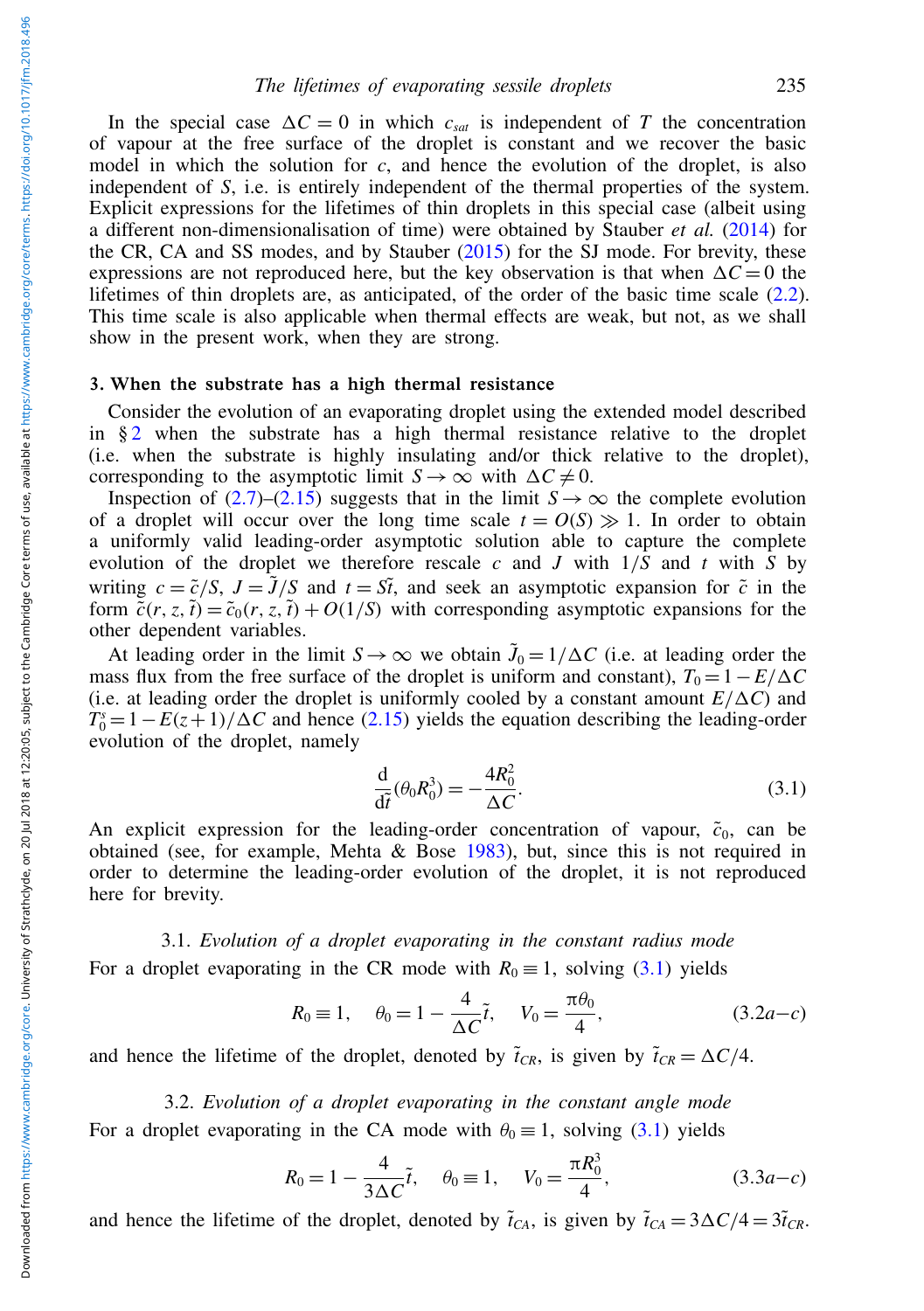Both  $\tilde{t}_{CR}$  and  $\tilde{t}_{CA}$  are directly proportional to  $\Delta C$  (i.e. stronger variation of  $c_{sat}$  with *T* leads to slower evaporation and hence to longer lifetimes), and their ratio is exactly 3. This latter result contrasts with that in the special case  $\Delta C = 0$  discussed by Stauber *et al.* [\(2014\)](#page-13-3) for which the corresponding ratio is exactly 3/2.

## 3.3. *Evolution of a droplet evaporating in the stick–slide mode*

The stick–slide (SS) mode of evaporation consists of a CR phase which lasts until the contact angle reaches a critical receding contact angle  $\theta^*$  ( $0 \le \theta^* \le 1$ ) followed by a CA phase. For a droplet evaporating in this mode, solving [\(3.1\)](#page-4-0) yields [\(3.2\)](#page-4-1) for  $0 < \tilde{t} < \tilde{t}^{\star}$  and

$$
R_0 = \frac{(1+2\theta^*)\Delta C - 4\tilde{t}}{3\theta^*\Delta C}, \quad \theta_0 \equiv \theta^*, \quad V_0 = \frac{\pi\theta_0 R_0^3}{4}, \quad (3.4a-c)
$$

for  $\tilde{t} \cdot \tilde{t} < \tilde{t} < \tilde{t}_{SS}$ , where

$$
\tilde{t}^* = \frac{\Delta C}{4} (1 - \theta^*) \quad \text{and} \quad \tilde{t}_{SS} = \frac{\Delta C}{4} (1 + 2\theta^*) \tag{3.5a,b}
$$

are the depinning time (i.e. the time at which the contact angle  $\theta_0$  reaches the critical receding angle  $\theta^*$ ) and the lifetime of the droplet, respectively. Both  $\tilde{t}^*$  and  $\tilde{t}_{SS}$  are directly proportional to  $\Delta C$ ,  $\tilde{t}$ <sup>\*</sup> is a linearly decreasing function of  $\theta$ <sup>\*</sup> satisfying  $\tilde{t}$ <sup>\*</sup> =  $\tilde{t}_{CR}$ at  $\theta^* = 0$  and  $\tilde{t}^* = 0$  at  $\theta^* = 1$ , and  $\tilde{t}_{SS}$  is a linearly increasing function of  $\theta^*$  satisfying  $\tilde{\tau}_{SS} = \tilde{\tau}_{CR}$  at  $\theta^* = 0$  and  $\tilde{\tau}_{SS} = \tilde{\tau}_{CA}$  at  $\theta^* = 1$ .

Figure [2](#page-6-0) shows (*a*)  $R_0$ , (*b*)  $\theta_0$  and (*c*)  $V_0$  as functions of  $\tilde{t}$  for various values of  $\theta^*$ , including  $\theta^* = 0$  (i.e. the CR mode given by [\(3.2\)](#page-4-1)) and  $\theta^* = 1$  (i.e. the CA mode given by [\(3.3\)](#page-4-2)), and (*d*)  $V_0$  as a function of  $\tilde{t}$  for various values of  $\Delta C$ . Figure [2](#page-6-0) illustrates that  $R_0$  and  $\theta_0$  are either constant or linearly decreasing functions of  $\tilde{t}$ ,  $V_0$ is first (for  $0 < \tilde{t} < \tilde{t}$ <sup>\*</sup>) a linearly and then (for  $\tilde{t}$ <sup>\*</sup> <  $\tilde{t} < \tilde{t}$ <sub>SS</sub>) a cubically decreasing function of  $\tilde{t}$ , and as  $\theta^*$  increases the droplet depins earlier but has a longer lifetime. Somewhat more unexpectedly, figure  $2(a)$  $2(a)$  also illustrates that, except in the special case  $\theta^* = 0$ ,  $R_0 = 2/3$  at  $\tilde{t} = \tilde{t}_{CR}$  irrespective of the value of the critical receding angle  $\theta^*$  (i.e. whatever the non-zero value of  $\theta^*$ , the contact radius always reduces to 2/3 of its initial value at  $\tilde{t} = \tilde{t}_{CR}$ ).

#### 3.4. *Evolution of a droplet evaporating in the stick–jump mode*

The stick–jump (SJ) mode of evaporation consists of an infinite series of stick (i.e. CR) phases separated by an infinite series of jump phases in which the contact angle jumps instantaneously from a minimum value  $\theta_{min}$  to a maximum value  $\theta_{max}$  ( $0 \le \theta_{min} \le$  $\theta_{max} \leq 1$ ) with a corresponding instantaneous jump in the contact radius. For a droplet evaporating in this mode, if we denote by  $R_n$  ( $n = 1, 2, 3, ...$ ) the constant value of  $R_0$  during the *n*th stick (i.e. CR) phase lasting from  $\tilde{t} = \tilde{t}_{n-1}$  to  $\tilde{t} = \tilde{t}_n$ , then, by conservation of mass during the *n*th jump phase occurring at  $\tilde{t} = \tilde{t}_n$  ( $n = 1, 2, 3, \ldots$ ), we have  $\theta_{min} R_n^3 = \theta_{max} R_{n+1}^3$ , and so

<span id="page-5-0"></span>
$$
R_{n+1} = \left(\frac{\theta_{min}}{\theta_{max}}\right)^{1/3} R_n = \left(\frac{\theta_{min}}{\theta_{max}}\right)^{n/3} R_1.
$$
 (3.6*a*,*b*)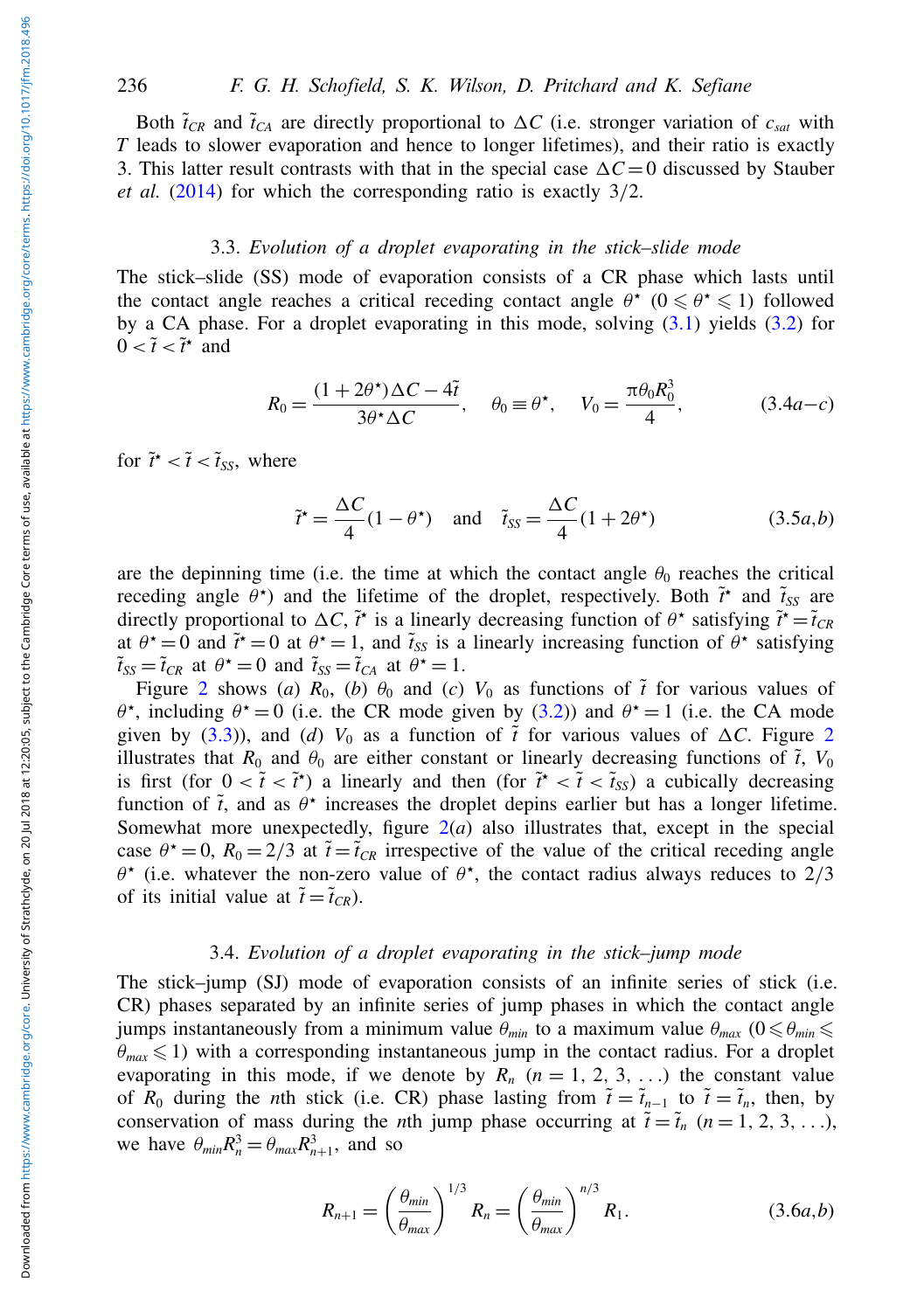<span id="page-6-0"></span>

FIGURE 2. Evolution of a droplet on a substrate with a high thermal resistance (i.e. in the limit *S* → ∞ with  $\Delta C \neq 0$ ) evaporating in the SS mode. Plots of (*a*)  $R_0$ , (*b*)  $\theta_0$  and (*c*)  $V_0$ as functions of  $\tilde{t}$  for  $\theta^* = 0$  (i.e. the CR mode, shown dashed),  $1/4$ ,  $1/2$ ,  $3/4$  and 1 (i.e. the CA mode) with  $\Delta C = 1$ , and (*d*)  $V_0$  as a function of  $\tilde{t}$  for  $\Delta C = 1/2$ , 1, 3/2 and 2 with  $\theta^* = 1/2$ . The dots (•) denote the instants at which depinning occurs (i.e.  $\tilde{t} = \tilde{t}^*$ ), and in (*a*), (*c*) and (*d*) the arrows indicate the direction of increasing values of the appropriate parameter.

During the first stick phase with  $R_0 = R_1 \equiv 1$  from  $\tilde{t} = \tilde{t}_0 = 0$  to  $\tilde{t} = \tilde{t}_1 = \Delta C (1 - \theta_{min})/4$ ,  $\theta_0$  and  $V_0$  are given by [\(3.2\)](#page-4-1), and thereafter during the *n*th stick phase ( $n = 2, 3, 4, ...$ ) with  $R_0 = R_n$  from  $\tilde{t} = \tilde{t}_{n-1}$  to  $\tilde{t} = \tilde{t}_n$ ,

$$
R_0 = R_n, \quad \theta_0 = \theta_{max} - \frac{4}{\Delta CR_n} (\tilde{t} - \tilde{t}_{n-1}), \quad V_0 = \frac{\pi \theta_0 R_n^3}{4}, \quad (3.7a - c)
$$

where

<span id="page-6-1"></span>
$$
\tilde{t}_n = \frac{\Delta C}{4} \left[ 1 - \theta_{\text{max}} + (\theta_{\text{max}} - \theta_{\text{min}}) \frac{1 - (\theta_{\text{min}}/\theta_{\text{max}})^{n/3}}{1 - (\theta_{\text{min}}/\theta_{\text{max}})^{1/3}} \right].
$$
\n(3.8)

Taking the limit  $n \to \infty$  in [\(3.8\)](#page-6-1) we obtain the lifetime of the droplet, namely

$$
\tilde{t}_{SJ} = \frac{\Delta C}{4} \left[ 1 - \theta_{max} + (\theta_{max} - \theta_{min}) \frac{\theta_{max}^{1/3}}{\theta_{max}^{1/3} - \theta_{min}^{1/3}} \right].
$$
\n(3.9)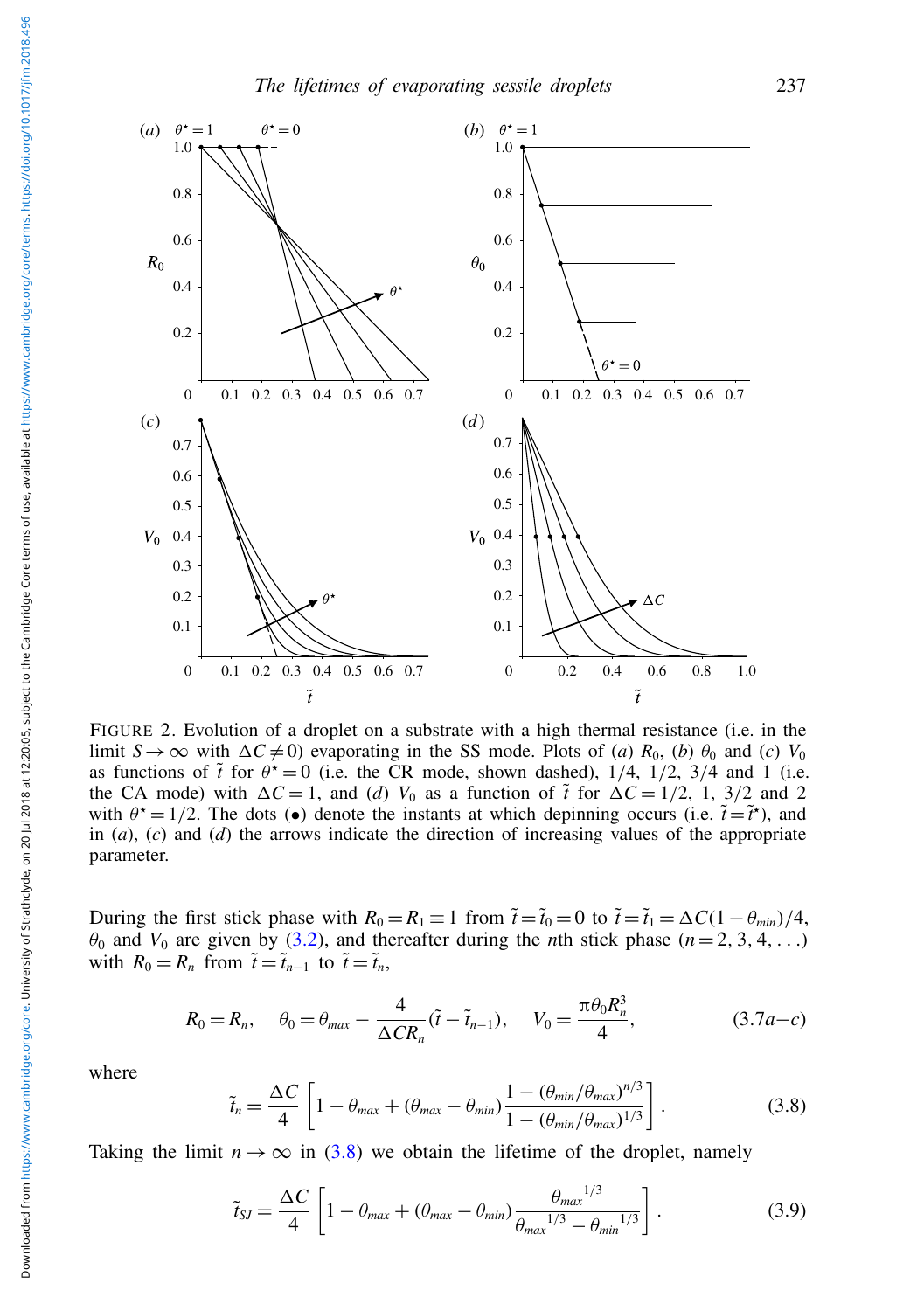In particular,  $\tilde{t}_{SJ}$  is directly proportional to  $\Delta C$ , and is an increasing function of both  $\theta_{max}$  and  $\theta_{min}$  (<  $\theta_{max}$ ) satisfying  $\tilde{t}_{SI} = \tilde{t}_{CR}$  when  $\theta_{max} = 0$  and when  $\theta_{min} = 0$ , and  $\tilde{t}_{SI} \rightarrow \tilde{t}_{SS}$ when  $\theta_{max} \rightarrow \theta_{min} = \theta^*$ .

Figure [3](#page-8-0) shows (*a*)  $R_0$ , (*b*)  $\theta_0$  and (*c*)  $V_0$  as functions of  $\tilde{t}$  for various values of  $\theta_{min}$ , (*d*)  $V_0$  as a function of  $\tilde{t}$  for various values of  $\Delta C$ , (*e*)  $\tilde{t}_{SI}$  as a function of  $\theta_{min}$  ( $\leq \theta_{max}$ ) for various values of  $\theta_{max}$ , and (*f*)  $\tilde{t}_{SJ}$  as a function of  $\theta_{max}$  ( $\geq \theta_{min}$ ) for various values of  $\theta_{min}$ . Figure [3](#page-8-0) illustrates that  $R_0$  is constant and  $\theta_0$  is a linearly decreasing function of  $\tilde{t}$  during each stick phase,  $R_0$  and  $\theta_0$  jump instantaneously down and up, respectively, during each jump phase, and as the droplet evaporates the stick phases get progressively shorter (approaching zero duration in the limit  $n \to \infty$ ).

## 4. When the saturation concentration depends strongly on temperature

A similar analysis to that described in  $\S$ [3](#page-4-3) can be performed when the saturation concentration of the vapour depends strongly on temperature, corresponding to the asymptotic limit  $\Delta C \rightarrow \infty$ .

Inspection of [\(2.7\)](#page-3-0)–[\(2.15\)](#page-3-2) suggests that in the limit  $\Delta C \rightarrow \infty$  the complete evolution of a droplet will occur over the long time scale  $t = O(\Delta C) \gg 1$ . Proceeding in the same manner as in § [3](#page-4-3) we therefore rescale *c* and *J* with  $1/\Delta C$  and *t* with  $\Delta C$  by writing  $c = \hat{c}/\Delta C$ ,  $J = \hat{J}/\Delta C$  and  $t = \Delta C \hat{t}$ , and seek an asymptotic expansion for  $\hat{c}$  in the form  $\hat{c}(r, z, \hat{t}) = \hat{c}_0(r, z, \hat{t}) + O(1/\Delta C)$  with corresponding asymptotic expansions for the other dependent variables.

In the limit  $\Delta C \rightarrow \infty$  we obtain

$$
\hat{J} = \frac{2R_0}{[\theta_0(R_0^2 - r^2) + 2SR_0]\Delta C} + O\left(\frac{1}{\Delta C^2}\right),\tag{4.1}
$$

$$
T = 1 - \frac{2ER_0(z+S)}{[\theta_0(R_0^2 - r^2) + 2SR_0]\Delta C} + O\left(\frac{1}{\Delta C^2}\right),
$$
\n(4.2)

$$
T^{s} = 1 - \frac{2ER_{0}S(z+1)}{[\theta_{0}(R_{0}^{2} - r^{2}) + 2SR_{0}]\Delta C} + O\left(\frac{1}{\Delta C^{2}}\right),
$$
\n(4.3)

and hence [\(2.15\)](#page-3-2) yields the equation describing the leading-order evolution of the droplet, namely

$$
\frac{\mathrm{d}}{\mathrm{d}\hat{i}}(\theta_0 R_0^3) = -\frac{8R_0}{\theta_0} \log \left( \frac{2S + \theta_0 R_0}{2S} \right). \tag{4.4}
$$

In contrast to the limit  $S \to \infty$ , in this limit we are unable to obtain an explicit expression for the leading-order concentration of vapour,  $\hat{c}_0$ , but, as in the limit  $S \rightarrow \infty$ , this is not required in order to determine the leading-order evolution of the droplet.

## 4.1. *Evolution of a droplet evaporating in the constant radius mode*

A droplet evaporating in the CR mode satisfies

<span id="page-7-0"></span>
$$
R_0 \equiv 1, \quad \hat{\imath} = F(1, 1, S) - F(1, \theta_0, S), \quad V_0 = \frac{\pi \theta_0}{4},
$$
 (4.5*a*-*c*)

and hence  $\hat{\tau}_{CR} = F(1, 1, S)$ , where  $F(R_0, \theta_0, S)$  is an increasing function of each of its three arguments defined by

<span id="page-7-1"></span>
$$
F(R_0, \theta_0, S) = \frac{S^2}{2} \left[ \mathrm{Ei} \left( 2 \log \left( \frac{2S + \theta_0 R_0}{2S} \right) \right) - \mathrm{Ei} \left( \log \left( \frac{2S + \theta_0 R_0}{2S} \right) \right) - \log 2 \right], \tag{4.6}
$$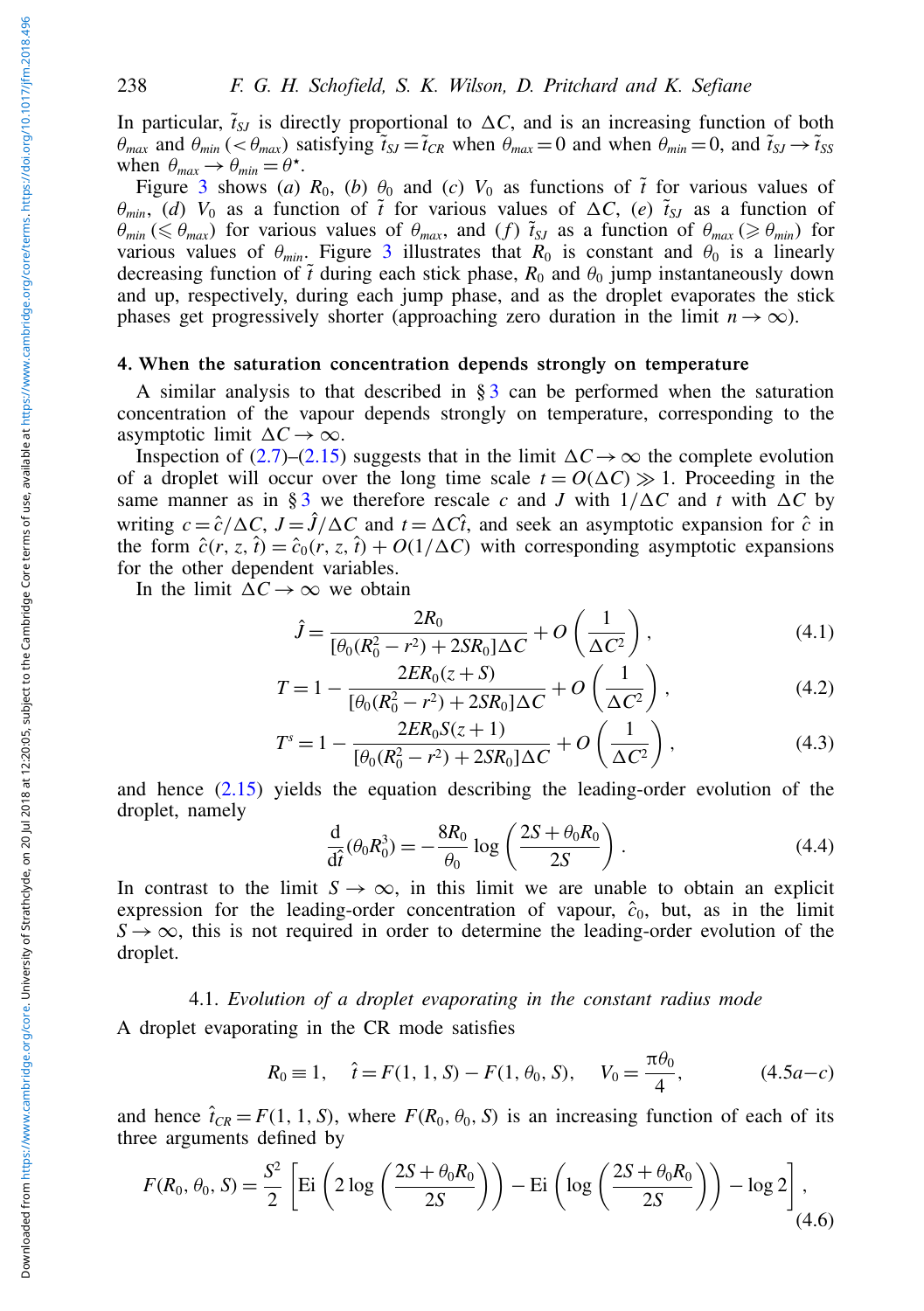<span id="page-8-0"></span>

FIGURE 3. Evolution of a droplet on a substrate with a high thermal resistance (i.e. in the limit  $S \to \infty$  with  $\Delta C \neq 0$ ) evaporating in the SJ mode. Plots of (*a*)  $R_0$ , (*b*)  $\theta_0$  and (*c*)  $V_0$  as functions of  $\tilde{t}$  for  $\theta_{min} = 0$  (i.e. the CR mode, shown dashed),  $1/2$  and 1 (i.e. the CA mode) with  $\theta_{max} = 1$  and  $\Delta C = 1$ , (*d*)  $V_0$  as a function of  $\tilde{t}$  for  $\Delta C = 1/2$ , 1, 3/2 and 2 with  $\theta_{max} = 1$  and  $\theta_{min} = 1/2$ , (*e*)  $\tilde{t}_{SJ}$  as a function of  $\theta_{min} \leq \theta_{max}$  for  $\theta_{max} = 0$ (i.e. the CR mode),  $1/4$ ,  $1/2$ ,  $3/4$  and 1, and (*f*)  $\tilde{t}_{SJ}$  as a function of  $\theta_{max} \ge \theta_{min}$  for  $\theta_{min} = 0$  (i.e. the CR mode),  $1/4$ ,  $1/2$ ,  $3/4$  and 1 (i.e. the CA mode), with  $\Delta C = 1$ . In (*c*) and (*d*) the dots (•) denote the instants at which the jump phases occur (i.e.  $\tilde{t} = \tilde{t}_n$  for  $n = 1, 2, 3, \ldots$ ), and in (*c*)–(*f*) the arrows indicate the direction of increasing values of the appropriate parameter.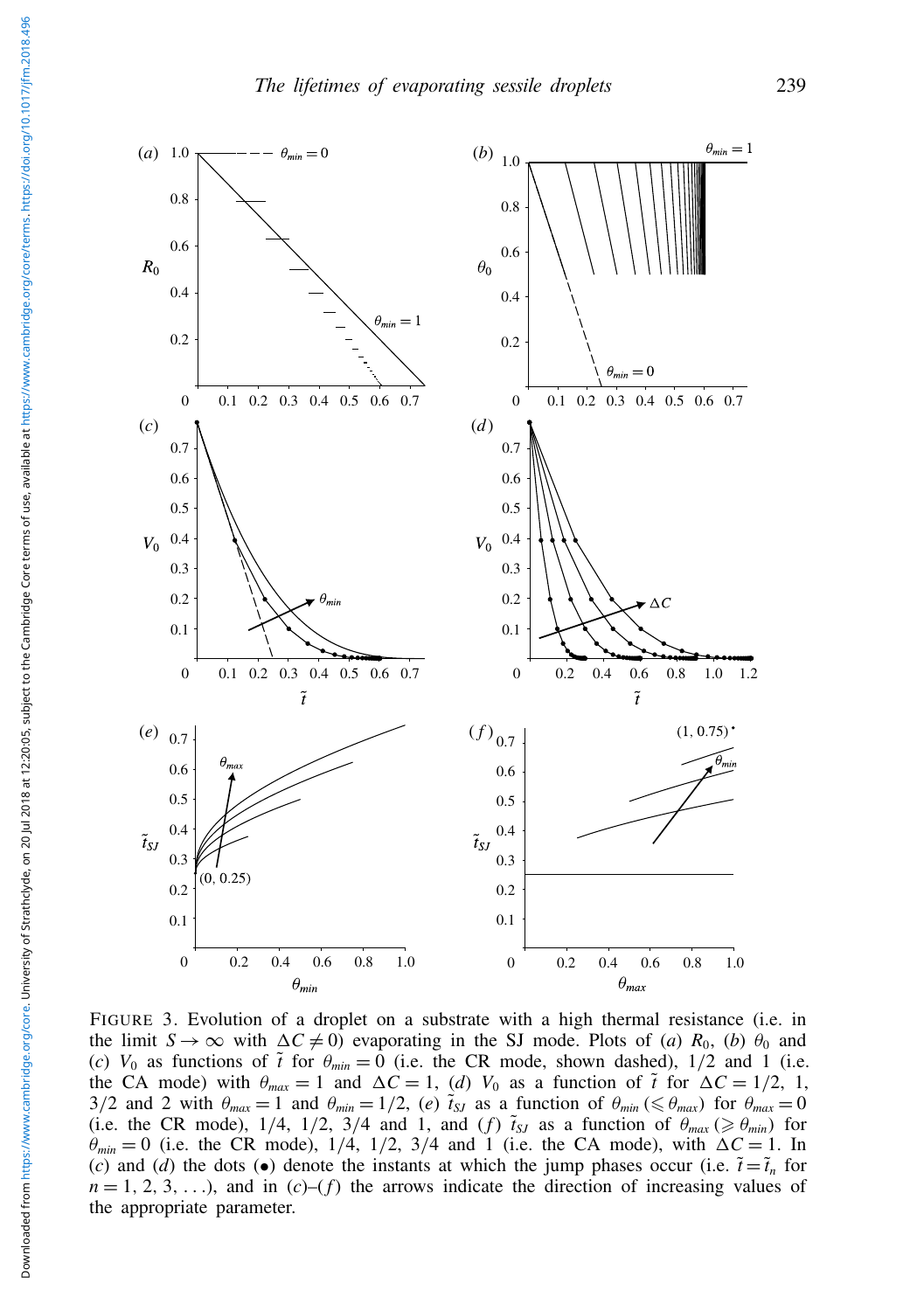in which  $Ei(\cdot)$  denotes the exponential integral

$$
Ei(\xi) = -\int_{-\xi}^{\infty} \frac{e^{-\lambda}}{\lambda} d\lambda.
$$
 (4.7)

Note that  $F(R_0, \theta_0, S)$  takes the value zero when any one of its arguments is zero.

4.2. *Evolution of a droplet evaporating in the constant angle mode* A droplet evaporating in the CA mode satisfies

<span id="page-9-0"></span>
$$
\hat{t} = 3 [F(1, 1, S) - F(R_0, 1, S)], \quad \theta_0 \equiv 1, \quad V_0 = \frac{\pi R_0^3}{4},
$$
\n(4.8*a*-*c*)

and hence  $\hat{t}_{CA} = 3F(1, 1, S) = 3\hat{t}_{CR}$ .

Both  $\hat{t}_{CR}$  and  $\hat{t}_{CA}$  are increasing functions of *S* satisfying  $\hat{t}_{CR}$ ,  $\hat{t}_{CA} = O(1/\log S) \rightarrow 0^+$ as  $S \to 0^+$ , and  $\hat{t}_{CR} \sim S/4 \to \infty$  and  $\hat{t}_{CA} \sim 3S/4 \to \infty$  as  $S \to \infty$ , and (as in the limit  $S \rightarrow \infty$ ) their ratio is exactly 3.

The solutions in the limit  $\Delta C \rightarrow \infty$  given by [\(4.5\)](#page-7-0) and [\(4.8\)](#page-9-0) are similar, but not identical, to the corresponding solutions in the limit  $S \to \infty$  given by [\(3.2\)](#page-4-1) and [\(3.3\)](#page-4-2) with *S* replaced by  $\Delta C$ . Unlike the corresponding solutions in the limit  $S \rightarrow \infty$ ,  $\theta_0$  and  $R_0$  are not simply linear functions of  $\hat{t}$  in the CR and CA modes, respectively, and  $\hat{t}_{CR}$ and  $\hat{\tau}_{CA}$  are not simply linear functions of *S*. However, except for small values of *S*, the nonlinear function  $F(R_0, \theta_0, S)$  defined by [\(4.6\)](#page-7-1) is very well approximated by its linear leading-order small  $R_0$  and/or small  $\theta_0$  and/or large *S* behaviour, i.e.  $F(R_0, \theta_0, S) \approx$  $\theta_0 R_0 S/4$ . Hence, except for small values of *S*, the solutions in the limit  $\Delta C \rightarrow \infty$  are very well approximated by the corresponding solutions in the limit  $S \to \infty$  with *S* replaced by  $\Delta C$ . In particular, except for small values of *S*,  $\hat{t}_{CR} \approx S/4$  and  $\hat{t}_{CA} \approx 3S/4$ .

## 4.3. *Evolution of a droplet evaporating in the stick–slide mode*

A droplet evaporating in the SS mode satisfies [\(4.5\)](#page-7-0) for  $0 < \tilde{t} < \tilde{t}^*$  and

$$
\hat{t} = 2F(1, \theta^*, S) + F(1, 1, S) - 3F(R_0, \theta^*, S), \quad \theta_0 \equiv \theta^*, \quad V_0 = \frac{\pi \theta^* R_0^3}{4}, \quad (4.9a - c)
$$

for  $\hat{t} \cdot \langle \hat{t} \rangle < \hat{t}_{SS}$ , where

$$
\hat{\mathbf{t}}^* = F(1, 1, S) - F(1, \theta^*, S) \quad \text{and} \quad \hat{\mathbf{t}}_{SS} = 2F(1, \theta^*, S) + F(1, 1, S). \tag{4.10a,b}
$$

Both  $\hat{t}$ <sup>\*</sup> and  $\hat{t}_{SS}$  are increasing functions of *S* satisfying  $\hat{t}$ <sup>\*</sup>,  $\hat{t}_{SS} = O(1/\log S) \rightarrow 0^+$ as  $S \to 0^+$ , and  $\hat{t} \sim S(1 - \theta^*)/4 \to \infty$  and  $\hat{t}_{SS} \sim S(1 + 2\theta^*)/4 \to \infty$  as  $S \to \infty$ . Furthermore,  $\hat{i}$ <sup>\*</sup> is a decreasing function of  $\theta$ <sup>\*</sup> satisfying  $\hat{i}$ <sup>\*</sup> =  $\hat{i}_{CR}$  at  $\theta$ <sup>\*</sup> = 0 and  $\hat{i}$ <sup>\*</sup> = 0 at  $\theta^* = 1$ , whereas  $\hat{t}_{SS}$  is an increasing function of  $\theta^*$  satisfying  $\hat{t}_{SS} = \hat{t}_{CR}$  at  $\theta^* = 0$  and  $\hat{t}_{SS} = \hat{t}_{CA}$  at  $\theta^* = 1$ . As for a droplet evaporating in either the CR or the CA mode, except for small values of *S*, the solutions in the limit  $\Delta C \rightarrow \infty$  are again very well approximated by the corresponding solutions in the limit  $S \rightarrow \infty$  with *S* replaced by  $\Delta C$ , and so require no further discussion here.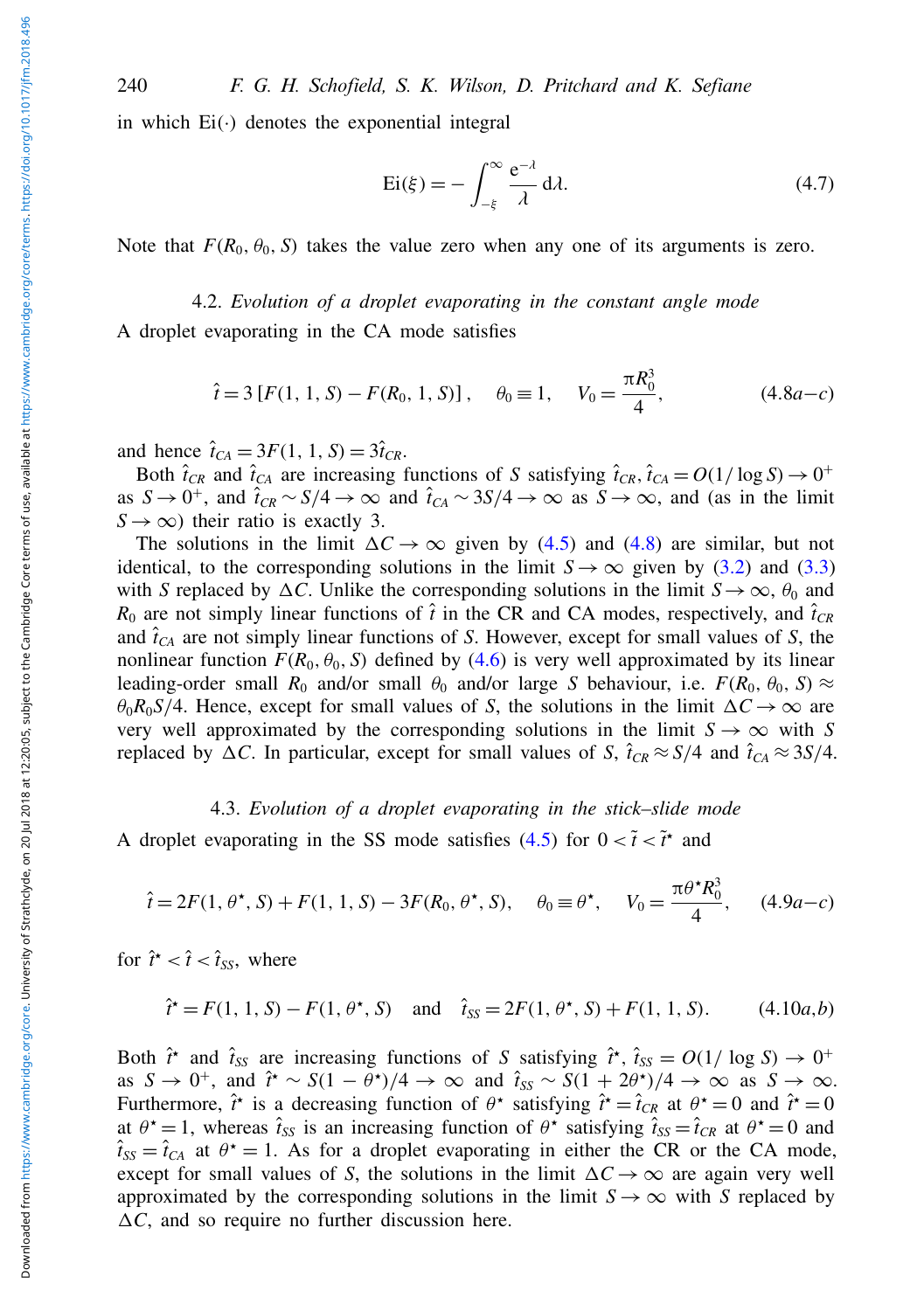## 4.4. *Evolution of a droplet evaporating in the stick–jump mode*

A droplet evaporating in the SJ mode again satisfies  $(3.6)$ . During the 1st stick phase with  $\hat{R}_0 = R_1 \equiv 1$  from  $\hat{t} = \hat{t}_0 = 0$  to  $\hat{t} = \hat{t}_1 = F(1, 1, S) - F(1, \theta_{min}, S)$ ,  $\theta_0$  and  $\hat{V}_0$  are given by [\(4.5\)](#page-7-0), and thereafter during the *n*th stick phase  $(n = 2, 3, 4, ...)$  with  $R_0 = R_n$ from  $\hat{t} = \hat{t}_{n-1}$  to  $\hat{t} = \hat{t}_n$ ,

$$
R_0 = R_n, \quad \hat{t} - \hat{t}_{n-1} = F(R_n, \theta_{max}, S) - F(R_n, \theta_0, S), \quad V_0 = \frac{\pi \theta_0 R_n^3}{4}, \quad (4.11a - c)
$$

where

<span id="page-10-0"></span>
$$
\hat{t}_n = F(1, 1, S) - F(1, \theta_{min}, S) + \sum_{m=2}^n F(R_m, \theta_{max}, S) - F(R_m, \theta_{min}, S). \tag{4.12}
$$

Taking the limit  $n \to \infty$  in [\(4.12\)](#page-10-0) we obtain the lifetime of the droplet, namely

$$
\hat{t}_{SJ} = F(1, 1, S) - F(1, \theta_{min}, S) + \sum_{m=2}^{\infty} F(R_m, \theta_{max}, S) - F(R_m, \theta_{min}, S). \tag{4.13}
$$

In particular,  $\hat{t}_{SJ}$  is an increasing function of *S* satisfying  $\hat{t}_{SJ} \to 0^+$  as  $S \to 0^+$ , and  $\hat{t}_{SJ} = O(S) \rightarrow \infty$  as  $S \rightarrow \infty$ . Furthermore,  $\hat{t}_{SJ}$  is an increasing function of both  $\theta_{max}$ and  $\theta_{min}$  (<  $\theta_{max}$ ) satisfying  $\hat{t}_{SJ} = \hat{t}_{CR}$  when  $\theta_{max} = 0$  and when  $\theta_{min} = 0$ , and  $\hat{t}_{SJ} \rightarrow \hat{t}_{SS}$ when  $\theta_{max} \rightarrow \theta_{min} = \theta^*$ . As for a droplet evaporating in either the CR or the CA mode, except for small values of *S*, the solutions in the limit  $\Delta C \rightarrow \infty$  are again very well approximated by the corresponding solutions in the limit  $S \rightarrow \infty$  with *S* replaced by  $\Delta C$ , and so again require no further discussion here.

## 5. Conclusions

In the present work we have analysed the evaporation of a thin sessile droplet on a thin substrate in two situations in which the influence of the thermal properties of the system is strong. Specifically, we have obtained uniformly valid leading-order asymptotic solutions for the evolution of the droplet when the substrate has a high thermal resistance relative to the droplet (corresponding to the limit  $S \to \infty$  with  $\Delta C \neq 0$ ) and when the saturation concentration of the vapour depends strongly on temperature (corresponding to the limit  $\Delta C \rightarrow \infty$ ). In both situations we have obtained explicit expressions for the lifetimes of the droplet for all four of the modes of evaporation studied in the present work (namely the CR, CA, SS and SJ modes).

The basic model, which is applicable when the influence of the thermal properties of the system on the evolution of the droplet is weak, predicts that the lifetimes of the droplet are of the order of the basic time scale  $(2.2)$ . In contrast, the present work shows that when the influence of the thermal properties of the system on the evolution of the droplet is strong (specifically, in the limit  $S \rightarrow \infty$  and to a very good approximation in the limit  $\Delta C \rightarrow \infty$ ), the lifetimes of the droplet are much longer than the basic time scale by a factor of size  $S \Delta C \gg 1$ , i.e. are actually on the much longer time scale

<span id="page-10-1"></span>
$$
\frac{\rho\theta(0)R(0)\mathcal{L}h^s c'_{sat}(T_{\infty})}{k^s(1-H)c_{sat}(T_{\infty})}.
$$
\n(5.1)

The different dependence of the time scales given by  $(2.2)$  and  $(5.1)$  on the physical parameters reflects the different dominant physical mechanisms when thermal effects are weak and when they are strong. The basic time scale  $(2.2)$ , which is independent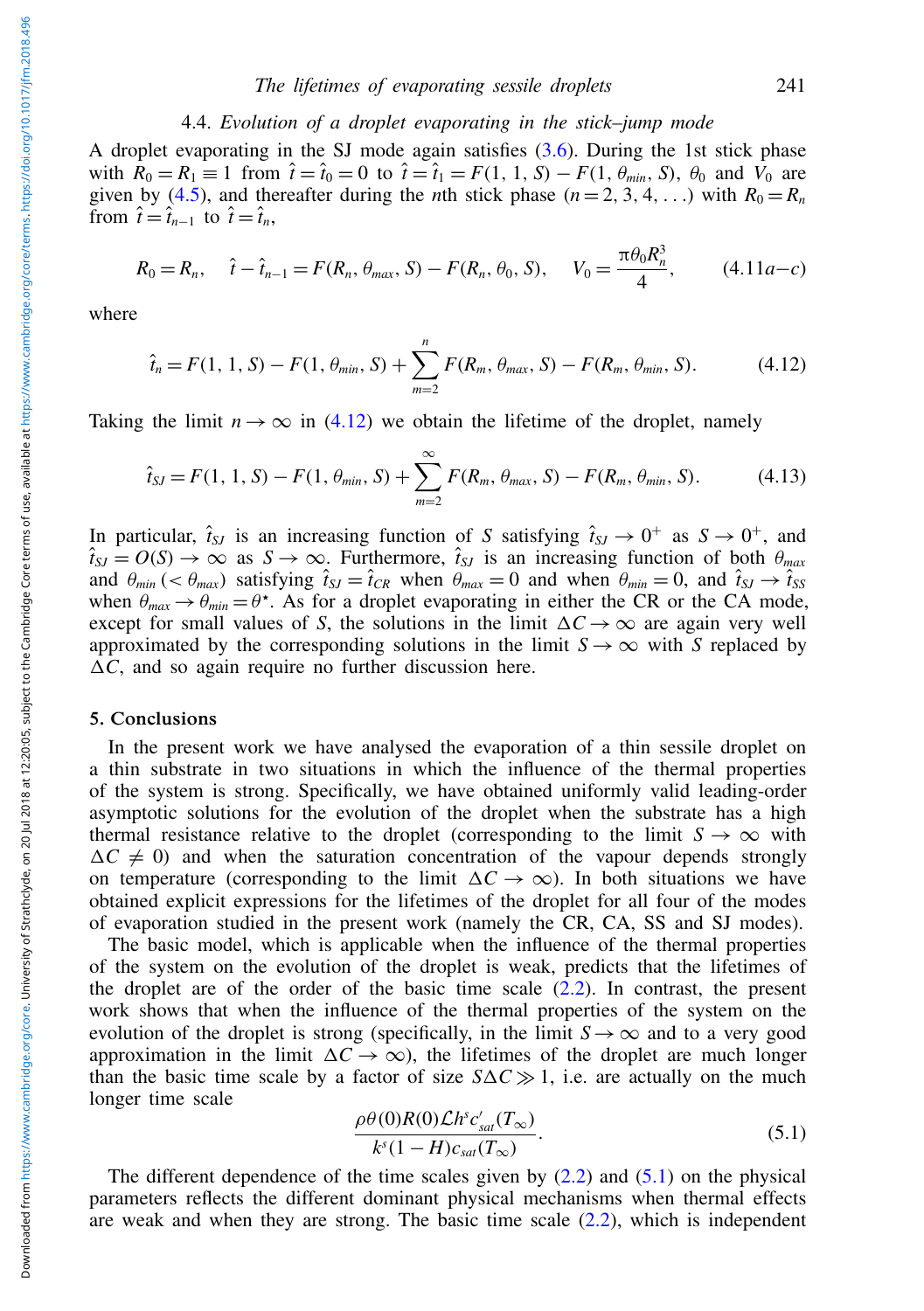<span id="page-11-0"></span>

FIGURE 4. Evolution of the dimensional volume  $V$  (in nl) as a function of dimensional time *t* (in s) for a thin droplet of methanol on a substrate made of a good thermal conductor according to the basic model (dashed curves) and on a thin substrate made of an aerogel according to the present leading-order solution in the limit  $S \to \infty$  with  $\Delta C \neq 0$  (solid curves). In both cases the four curves correspond (from left to right) to evaporation in the CR, SS, SJ and CA modes. The dots  $\circledbullet$  denote the instants at which depinning (SS mode) and the jump phases (SJ mode) occur.

of  $\mathcal{L}$ ,  $k$ ,  $k^s$  and  $h^s$  (i.e. independent of the thermal properties of the system and the thickness of the substrate), corresponds to the familiar situation described by the basic diffusion-limited model in which the evaporation from the droplet is limited by diffusion of vapour in the atmosphere with constant saturation concentration at the free surface of the droplet. In contrast, the time scale [\(5.1\)](#page-10-1), which is independent of *k* and *D* (i.e. independent of the thermal conductivity of the droplet and the coefficient of diffusion of vapour in the atmosphere), corresponds to the situation in which the evaporation from the droplet is limited by thermal conduction through the droplet and the substrate.

To illustrate the difference between the two situations, consider a thin droplet of methanol with initial radius  $R(0) = 10^{-3}$  m and initial contact angle  $\theta(0) = 0.02$  in an atmosphere of air with  $H = 0$ , for which, using the typical parameter values given by Dunn *et al.* [\(2009](#page-12-7)*a*),  $\rho = 790 \text{ kg m}^{-3}$ ,  $\mathcal{L} = 1.20 \times 10^6 \text{ m}^2 \text{ s}^{-2}$ ,  $k =$ 0.203 kg m s<sup>-3</sup> K<sup>-1</sup>,  $c_{sat}(T_{\infty}) = 0.186$  kg m<sup>-3</sup>,  $c'_{sat}(T_{\infty}) = 9.47 \times 10^{-3}$  kg m<sup>-3</sup> K<sup>-1</sup> at  $T_{\infty} = 295$  K and  $D = 1.50 \times 10^{-5}$  m<sup>2</sup> s<sup>-1</sup>. The basic model predicts that on a substrate made of a good thermal conductor (such as, for example, a metal) the droplet evaporates completely in between 1.11 and 1.67 s (corresponding to the CR and CA modes, respectively). On the other hand, the present leading-order solution in the limit  $S \to \infty$  with  $\Delta C \neq 0$  predicts that on a thin substrate of thickness  $h^s = 2 \times 10^{-4}$  m made of a poor thermal conductor, specifically an aerogel with a typical thermal conductivity of  $k^s = 0.015$  kg m s<sup>-3</sup> K<sup>-1</sup> (see, for example, Cohen & Glicksman [2015\)](#page-12-11), corresponding to  $\Delta C = 0.017$  and  $S = 135$ , the same droplet evaporates completely in between 3.22 and 9.65 s. Figure [4](#page-11-0) shows the evolution of the dimensional volume *V* of the droplet as a function of dimensional time *t* for both substrates for all four modes of evaporation. In particular, figure [4](#page-11-0) illustrates the main conclusion of the present work, namely that when thermal effects are strong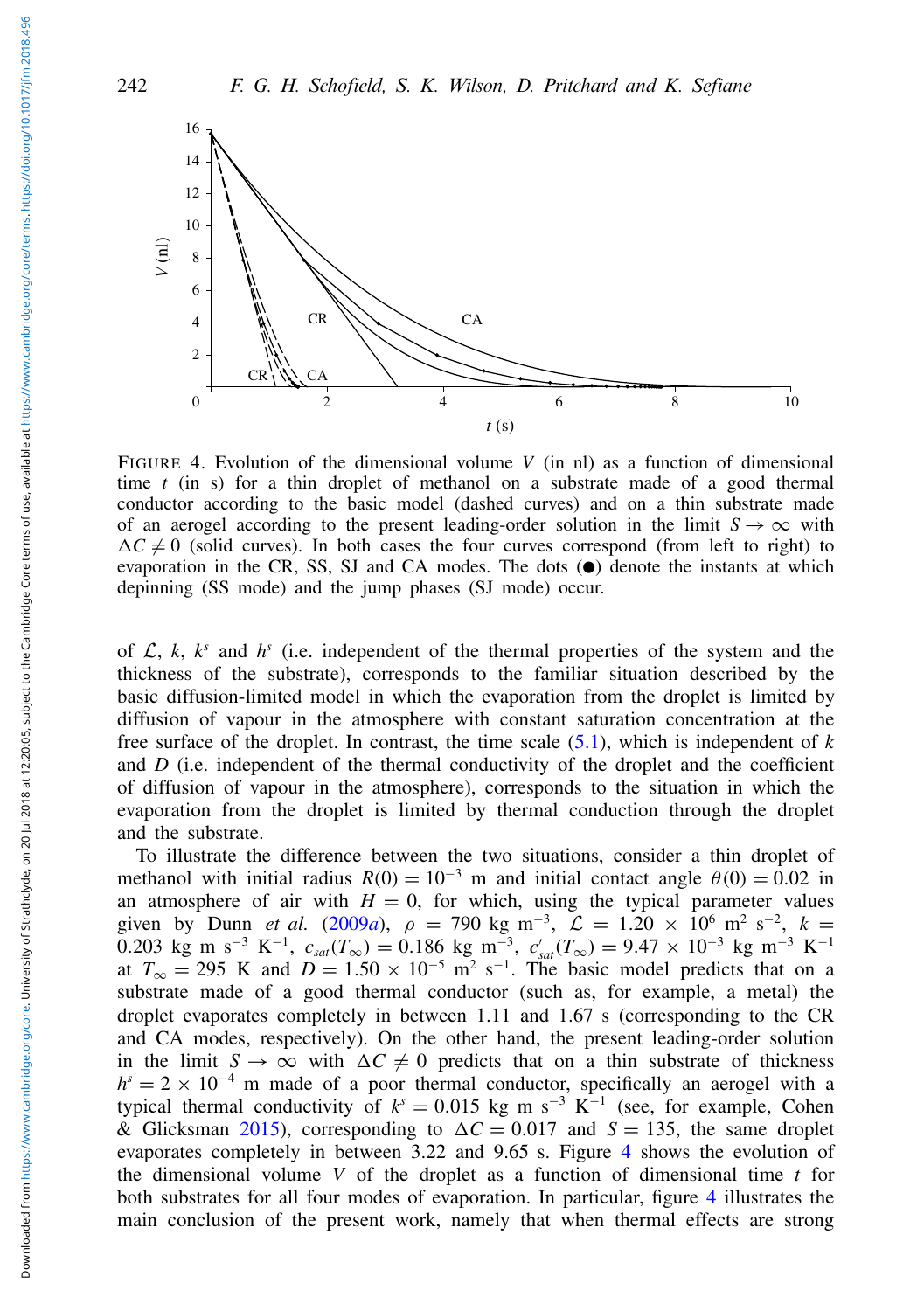the lifetimes of evaporating droplets are significantly extended relative to those when thermal effects are weak.

We are unaware of any previous physical experiments against which the present theoretical predictions can be validated, but hope that our work will inspire one or more of the many experimental groups with an interest in evaporating droplets to conduct such experiments in the future.

Although, in order to permit analytical progress, the present analysis was restricted to the case of a thin droplet on a thin substrate, we would anticipate that qualitatively similar behaviour will occur for more general droplets on more general substrates.

## Acknowledgements

F.G.H.S. acknowledges the financial support of the United Kingdom Engineering and Physical Sciences Research Council (EPSRC) via EPSRC Doctoral Training Partnership grant EP/N509760/1, the University of Strathclyde, and the University of Edinburgh. K.S. acknowledges financial support from the EVAPORATION Microgravity Application Programme project of the European Space Agency (ESA) (contract number 4200014293). The authors acknowledge valuable discussions with Dr B. R. Duffy and Dr A. W. Wray (University of Strathclyde) on various aspects of droplet evaporation. The authors also wish to thank all three anonymous referees for their insightful comments on the original version of this work.

### REFERENCES

- <span id="page-12-9"></span>AIT SAADA, M., CHIKH, S. & TADRIST, L. 2013 Evaporation of a sessile drop with pinned or receding contact line on a substrate with different thermophysical properties. *Intl J. Heat Mass Transfer* 58, 197–208.
- <span id="page-12-4"></span>ASKOUNIS, A., OREJON, D., KOUTSOS, V., SEFIANE, K. & SHANAHAN, M. E. R. 2011 Nanoparticle deposits near the contact line of pinned volatile droplets: size and shape revealed by atomic force microscopy. *Soft Matt.* 7, 4152–4155.
- <span id="page-12-0"></span>CAZABAT, A.-M. & GUÉNA, G. 2010 Evaporation of macroscopic sessile droplets. *Soft Matt.* 6, 2591–2612.
- <span id="page-12-11"></span>COHEN, E. & GLICKSMAN, L. 2015 Thermal properties of silica aerogel formula. *Trans. ASME J. Heat Transfer* 137, 081601.
- <span id="page-12-3"></span>DASH, S. & GARIMELLA, S. V. 2013 Droplet evaporation dynamics on a superhydrophobic surface with negligible hysteresis. *Langmuir* 29, 10785–10795.
- <span id="page-12-10"></span>DIDDENS, C., TAN, H., LV, P., VERSLUIS, M., KUERTEN, J. G. M., ZHANG, X. & LOHSE, D. 2017 Evaporating pure, binary and ternary droplets: thermal effects and axial symmetry breaking. *J. Fluid Mech.* 823, 470–497.
- <span id="page-12-5"></span>DIETRICH, E., KOOIJ, E. S., ZHANG, X., ZANDVLIET, H. J. W. & LOHSE, D. 2015 Stick-jump mode in surface droplet dissolution. *Langmuir* 31, 4696–4703.
- <span id="page-12-6"></span>DUNN, G. J., WILSON, S. K., DUFFY, B. R., DAVID, S. & SEFIANE, K. 2008 A mathematical model of the evaporation of a thin sessile liquid droplet: comparison between experiment and theory. *Colloids Surf.* A 323, 50–55.
- <span id="page-12-7"></span>DUNN, G. J., WILSON, S. K., DUFFY, B. R., DAVID, S. & SEFIANE, K. 2009*a* The strong influence of substrate conductivity on droplet evaporation. *J. Fluid Mech.* 623, 329–351.
- <span id="page-12-8"></span>DUNN, G. J., WILSON, S. K., DUFFY, B. R. & SEFIANE, K. 2009*b* Evaporation of a thin droplet on a thin substrate with a high thermal resistance. *Phys. Fluids* 21, 052101.
- <span id="page-12-1"></span>ERBIL, H. Y. 2012 Evaporation of pure liquid sessile and spherical suspended drops: a review. *Adv. Colloid Interface Sci.* 170, 67–86.
- <span id="page-12-2"></span>LARSON, R. G. 2014 Transport and deposition patterns in drying sessile droplets. *AIChE J.* 60, 1538–1571.